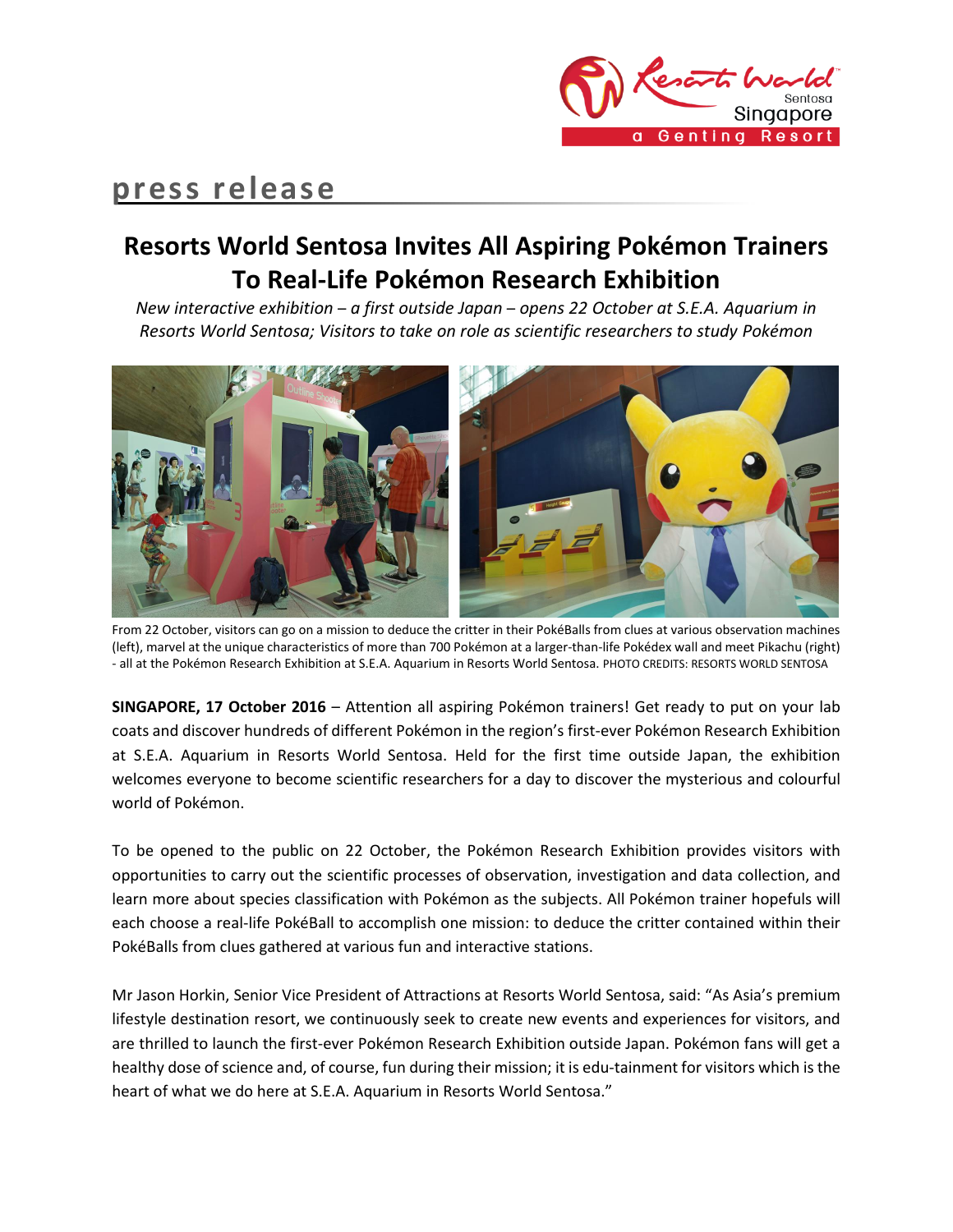

The exhibition features eight areas spanning a total of 1,000 square metres. Visitors begin by choosing their preferred difficulty levels from three PokéBalls – a regular Pokéball (easy), a Great Ball (medium), or an Ultra Ball (hard) – before embarking on their mission. Each visitor has to choose four observation machines and place the PokéBall into these machines that will generate clues such as the Pokémon's distinctive characteristics and silhouettes. Using the collected evidence, visitors will attempt to guess which Pokémon is contained within the PokéBall.

The Pokémon Research Exhibition opens daily from 10am to 7pm and will be available till 2 January 2017. All tickets to the exhibition are bundled with admission to S.E.A. Aquarium. Visitors get to enjoy savings with online ticket bundles at S\$35 (U.P. \$42 for adult) and S\$23 (U.P. \$32 for child/senior) inclusive of admission to S.E.A. Aquarium. Visitors who wish to enjoy unlimited entries to the exhibition and S.E.A. Aquarium all year round can take up the RWS Invites S.E.A. Aquarium annual pass with a top-up from S\$40.

As part of the exhibition, visitors can look forward to meeting the iconic Pikachu mascot, all decked out in a lab coat, and marvel at the unique characteristics of more than 700 Pokémon at a larger-than-life Pokédex wall. The exhibition is located at the exit gallery of S.E.A. Aquarium. As part of the learning experience, visitors can also immerse themselves in an underwater journey by continuing their day at S.E.A. Aquarium to meet over 800 species of marine animals.

More information can be found o[n www.rwsentosa.com/pokemon](http://www.rwsentosa.com/pokemon)

**– End –**